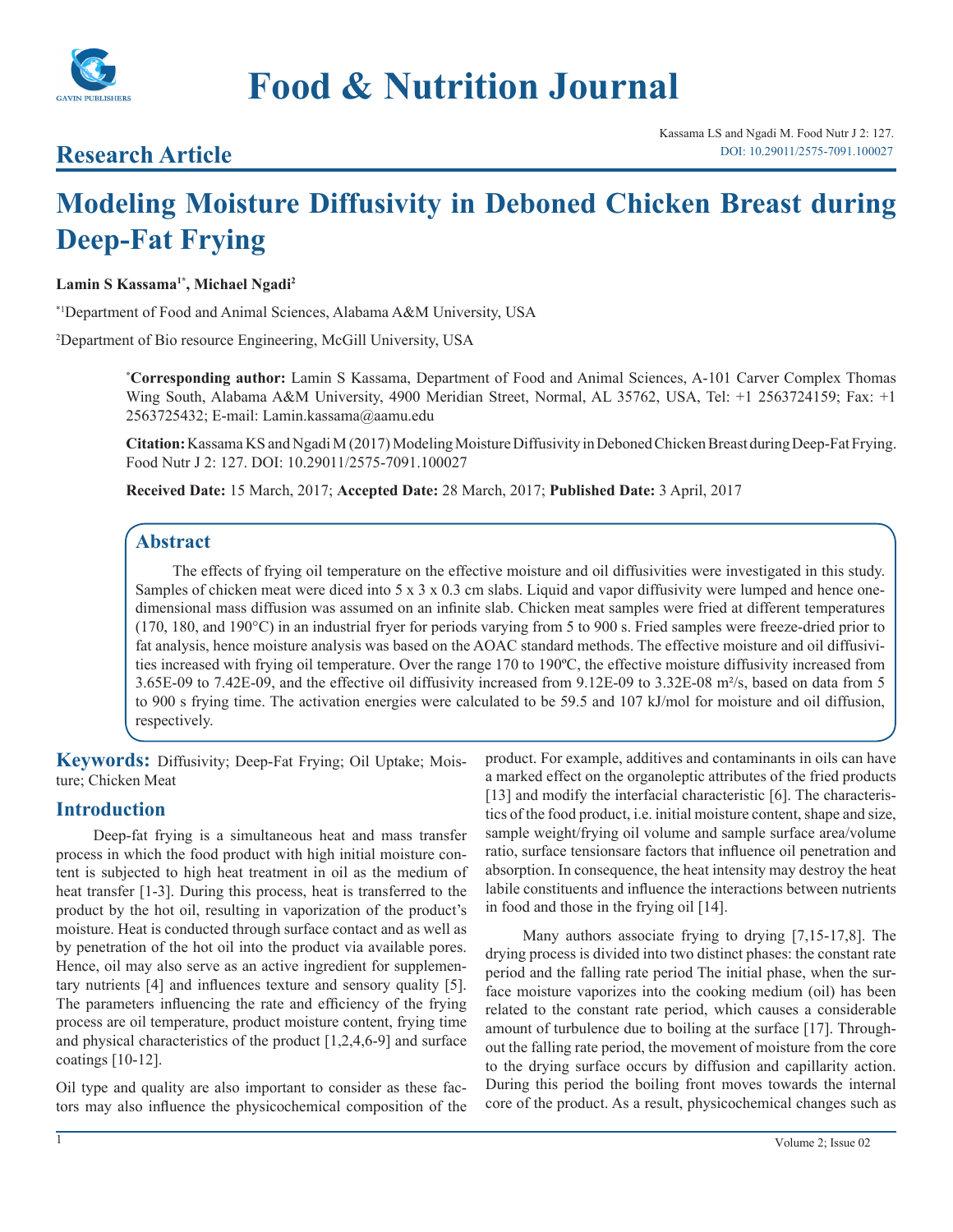solubilization of proteins and denaturation of protein causes pore formation and pore collapse, and structural transformation such as shrinkage of the final fried product [2,6,7,19].

Kinetic modeling can elucidate the transport phenomena involved, and thereby complement the understanding of how the physical properties of the product may change at different combinations of the process variables. This may lead to optimization for a safer product. Several researchers have used kinetic modeling to describe desorption and absorption of moisture and oil, respectively, during deep-fat frying and other processes [7,15,20- 23]. Kinetic modeling quantifies rate change, thus correlating the rate parameter to the physical changes that occur as the result of a process. The objective of this study is to determine the effect of frying temperature and time on effective moisture diffusivity and the rate constant of oil uptake in chicken breast slabs, and to develop an empirical model for fat absorption during deep-fat frying chicken breasts.

#### **Moisture diffusion model**

Mass diffusion from the chicken breast meat slab was modeled using governing equation of Fick's second law of mass diffusion:  $\frac{\partial C}{\partial t} = D_e \frac{\partial^2 C}{\partial l^2}$  (1)

Where C is the mass concentration of moisture or oil (kg/ kg wb), t is the frying times,  $D_e$  is the effective diffusivity of the liquid in question  $(m<sup>2</sup>/s)$  and is the thickness of the sample slab (m). In this study the resistance to moisture transfer at the surface, normally due to convective moisture transfer, was assumed to be negligible since water vapor was rapidly lost from the surface of the frying food. Furthermore, a one-dimensional mass diffusion was assumed on an infinite slab (i.e. the lateral dimensions are much greater than the thickness) of thickness l as shown in Eq (1). The solution to Eq. 1 [24] is based on the following assumptions: uniform initial moisture content, negligible external resistance to moisture transfer. Many authors used Newman's analytical procedure to obtain a solution for Eq 1, hence shown by Eq (2) the Newman solution

$$
x = \frac{8}{\pi^2} \sum_{n=0}^{\infty} \left\{ \frac{1}{(2n+1)^2} \left[ \exp\left( -\frac{(2n+1)^2 \pi^2}{4} \frac{D_t t}{l^2} \right) \right] \right\} \tag{2}
$$

Where  $\chi$  is the mass content (moisture concentration), *t* is the frying time, *l* is the half thickness of the slab (m) and *n* is an integer associated to the sample population. Equation 2 was further simplified by assuming that the missing terms are relatively small. Thus, the expression (Eq 3) reduces to:

$$
x = \frac{8}{\pi^2} \exp\left[-\frac{\pi^2 D_e t}{l^2}\right]
$$
 (3)

# **Materials and Methods**

Samples used for the study were chicken breast. The chicken breast meat was acquired from a local chicken product manufacturer and was stored in a freezer at -20°C until used. Frozen samples were thawed in a refrigerator at 4°C for 24 to 36 h when needed. The samples were diced into approximately 5 cm (length) x 3 cm (width) x 0.3 cm (thickness) pieces. Sizing was difficult due to the irregular nature of chicken breast pieces and, as a result, the length and width dimension may vary by approximately  $\pm 3$  mm.

#### **Frying**

Frying was done in a commercial programmable computerized pressure deep-fat fryer Henny Penny Computron 7000 Pressure Fryer (Model 500C, Henny Penny Corporation, Eaton, OH), with a fat/oil holding capacity of about 30 L. A liquid shortening (Can Amera Food, Oakville, ON) was used. A sample to oil weight ratio of 1:480 was maintained, and samples were placed in a wire basket to ensure good contact between the sample and the oil. The fryer was preheated to 170°C for 2 h prior to frying. Samples were fried for a specific period of time, after which they were removed from the fryer, cooled at room temperature, weighed, placed in plastic Zip-Lock sample bags and frozen at –20°C in a freezer prior to further analysis.

#### **Analytical methods**

#### **Moisture content**

Procedure for the moisture analysis for the fried chicken samples was based on the prescribed method AOAC 960.42 [25]. Samples were place in an oven at 100°C for 18 h as stipulated in the recommended method. The initial mass of the samples prior to oven drying and the final mass of the dried product were determined using a TR-4102D scale (Denver Instrument Co., Denver, CO), hence the moisture content calculated.

#### **Fat content**

The freeze-dried fried samples were ground using a blender (Proctor-Silex, model E160B, Picton, ON). The ground samples (2-4 g) were weighed with an electronic scale (TR-4102D, Denver Instrument Co., Denver, CO) and placed in a thimble. Some sea sand was added to the sample in the thimble and mixed with a glass rod. Fat was extracted in a solvent extractor (SER148, Velp Scientific, Usmate, Italy) using petroleum ether. The mass of the glass extraction cups with a few boiling stones was recorded and 50 mL of petroleum ether was added to each cup. The thimbles were then inserted to the magnetic connector of the extraction unit. Procedure followed as recommended by AOAC Method 960.39 [26] and also (SER148, Operation manual). The thimbles were immersed in the boiling solvent for 30 min and then submitted to 60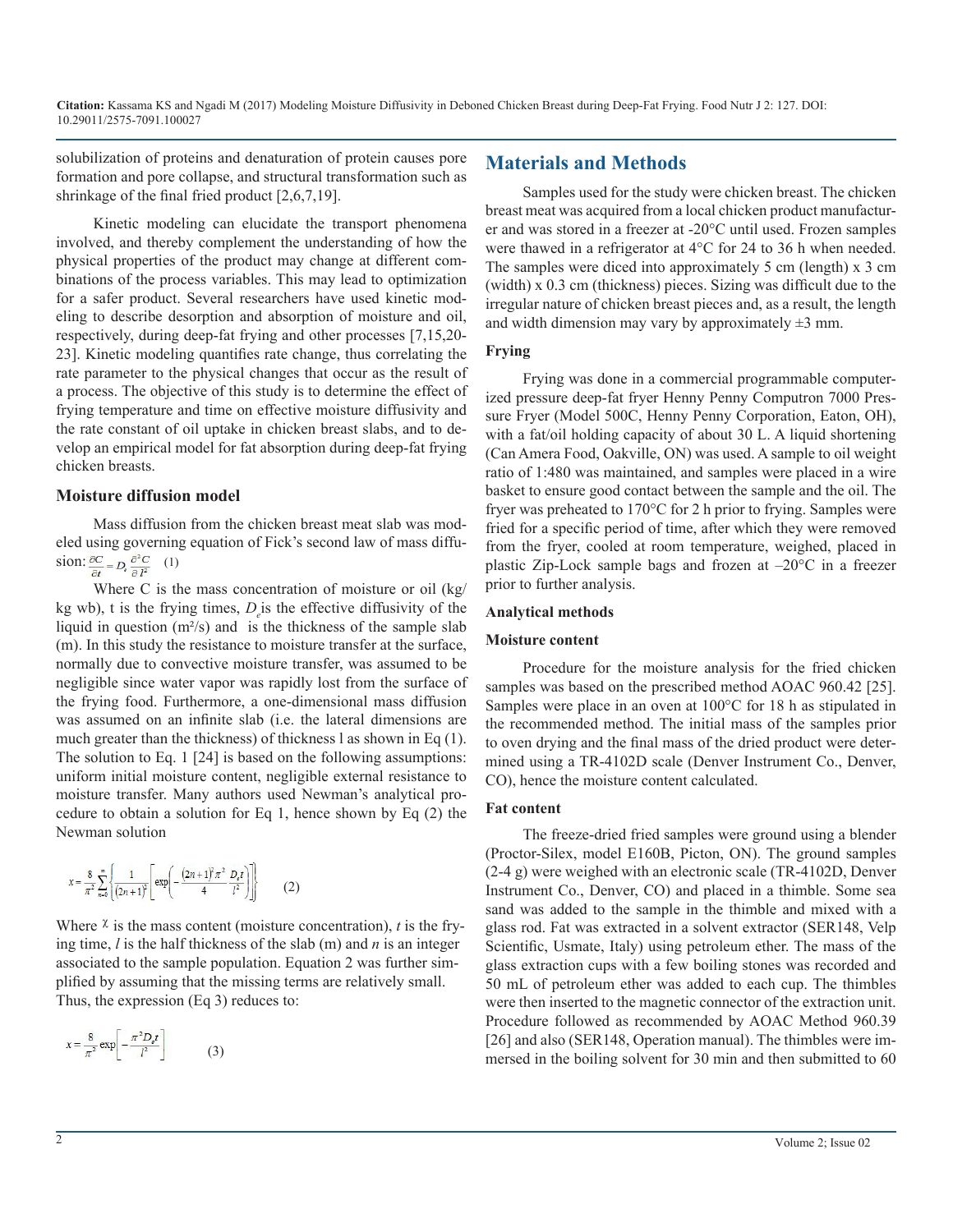min of reflux washing and 30 min of drying to recover the solvent. The extracts were further dried in a convection oven (Isotemp 700, Fisher Scientific, Pittsburgh, PA) at 125°C for 30 min. The sample cups were cooled in a desiccator and subsequently weighed. The oil content *(OC)* dry basis was computed for each sample using the following relationship: OC  $(*) = \frac{\text{mass of oil extracted}}{\text{mass of dried sample}} \times 100$  (4)

#### **Experimental design and statistical analysis**

Frying times were randomized within each temperature and triplicates were run sequentially at each time [27]. There were three frying oil temperatures (170, 180, and 190°C), and 14frying times (5, 10, 15, 20, 30, 45, 60, 90, 120, 150, 180, 210, 240 and 300). Initial fat content was determined on three samples (control). Regression analyses were conducted using SAS software (SAS v.8, Nashville). Duncan's Multiple Range Test (DMRT) was used to separate treatment means (5% level of significance)

#### **Results and Discussion**

#### **Moisture diffusivity**

Experimental moisture content data was fitted as an exponential function of frying time according to Eq. 5:  $x = ae^{-bt}$  (5)

Where *a* and *b* are constants. The values of *a* and *b* obtained at each temperature are given in Table 1. The rate constant b is associated to the moisture diffusivity by the following relationship:  $b = \frac{p^2 D_e}{l^2}$ 

The rates of moisture loss were observed to be higher at high FOT. The temperature dependence of the rate constant is to be expected due to the energy considerations, similar information has also been reported in studies of fried potatoes [16,28] and deepfried chicken drums [29] and chicken breast [1,2].

|                       | <b>Model Parameters</b> |           |            |           |       |
|-----------------------|-------------------------|-----------|------------|-----------|-------|
| Temp<br>$(^{\circ}C)$ | а<br>(kg/kg wet basis)  |           | $(S^{-1})$ |           | $R^2$ |
|                       | Estimated               | <b>SE</b> | Estimated  | <b>SE</b> |       |
| 170                   | 0.81                    | 0.0051    | 0.0010     | 0.0001    | 0.99  |
| 180                   | 0.82                    | 0.0085    | 0.0014     | 0.0001    | 0.98  |
| 190                   | 0.84                    | 0.0150    | 0.0020     | 0.0002    | 0.97  |

Temp = Frying temperature;  $SE = Standard error$ ;  $R^2 = Coefficient of de$ termination, a and b are the parameters in Eq 5.

**Table 1:** Estimated parameters of the moisture diffusion derived from equation 5 model during deep-fat frying of chicken breast.

The observed moisture history at a frying oil temperature of 180ºC is shown in Figure 1 along with the model predictions. The experimental model adequately described the data as indicated by the high R2 and low variability of the parameter estimates (SE's  $\leq$ 11% of parameters). The moisture change with respect to time during deep-fat frying is analogous to that obtained in the dehydration of food products [30,31].



**Figure 1:** Typical moisture history of chicken breast meat slabduring deep-fat frying.

The effective moisture diffusivities were calculated according to the following relationship (Eq 7) and are model parameters are presented in Table 2:  $D_e = \frac{b * l^2}{r^2}$  $D_e = \frac{b * l}{p^2}$ 

| Tempera-<br>ture<br>(°C) | <b>Effective MoistureDiffusivity</b><br>$(m^2/s)$ | <b>Std Deviation</b> |
|--------------------------|---------------------------------------------------|----------------------|
| 170                      | 3.65E-09                                          | $3.64E-10$           |
| 180                      | 5.23E-09                                          | 5.57E-10             |
| $\overline{90}$          | 7.42E-09                                          | $2.11E-10$           |

**Table 2:** Effective moisture diffusivity values computed from the moisture desorption curve during deep-fat frying of chicken breast meat.

The effect of temperature on moisture diffusivity was evaluated by analysis ofvariance (ANOVA). The moisture diffusivity at different frying oil temperatures were found to differ significantly  $(P < 0.01)$ , thus diffusion of moisture increases with increase in FOT. The De ranged from 3.65E-09 to 7.42E-09 when chicken meats were deep-fat fried at FOT of 170 to 190°C for 900 s, respectively. Ngadi [29] reported diffusivity coefficients of 1.32E-09 and 1.64E-08 m²/s for deep-fat fried chicken drums at 120 and 180°C, respectively. The diffusivity obtained at 180ºC is an order of magnitude greater than that observed in this study. This may be due to a number of factors, such as different structures of chicken drum compared to breast meat, and heat conduction along the bone to the inner surface of the muscle mass. El-Dirani [10] obtained values of 2.1E-09 to 2.9E-09 m²/s for breaded deep-fried chicken nuggets, which are close to our values. The differences may be the result of the effect of batter. The variations in effective moisture diffusivity are a complex function of the physical properties of the material, such as porosity and pore structure [1-3,6,7,32,33], and of temperature [1,2,6,7,29,34]. Since it is very difficult to measure either liquid and vapor diffusion independently, then we hypothetically assume that the effective moisture diffusivity accounts for both phases. Changes in the physical structure i.e. volumetric shrinkage, may introduce error in the calculated values of apparent diffusivity, since shrinkage is not factored in the model. Since chicken muscle consists primarily of moisture and protein [3,6], denaturation of the protein is another factorwhich contributes to the loss of the moisture binding capacity hence results to increases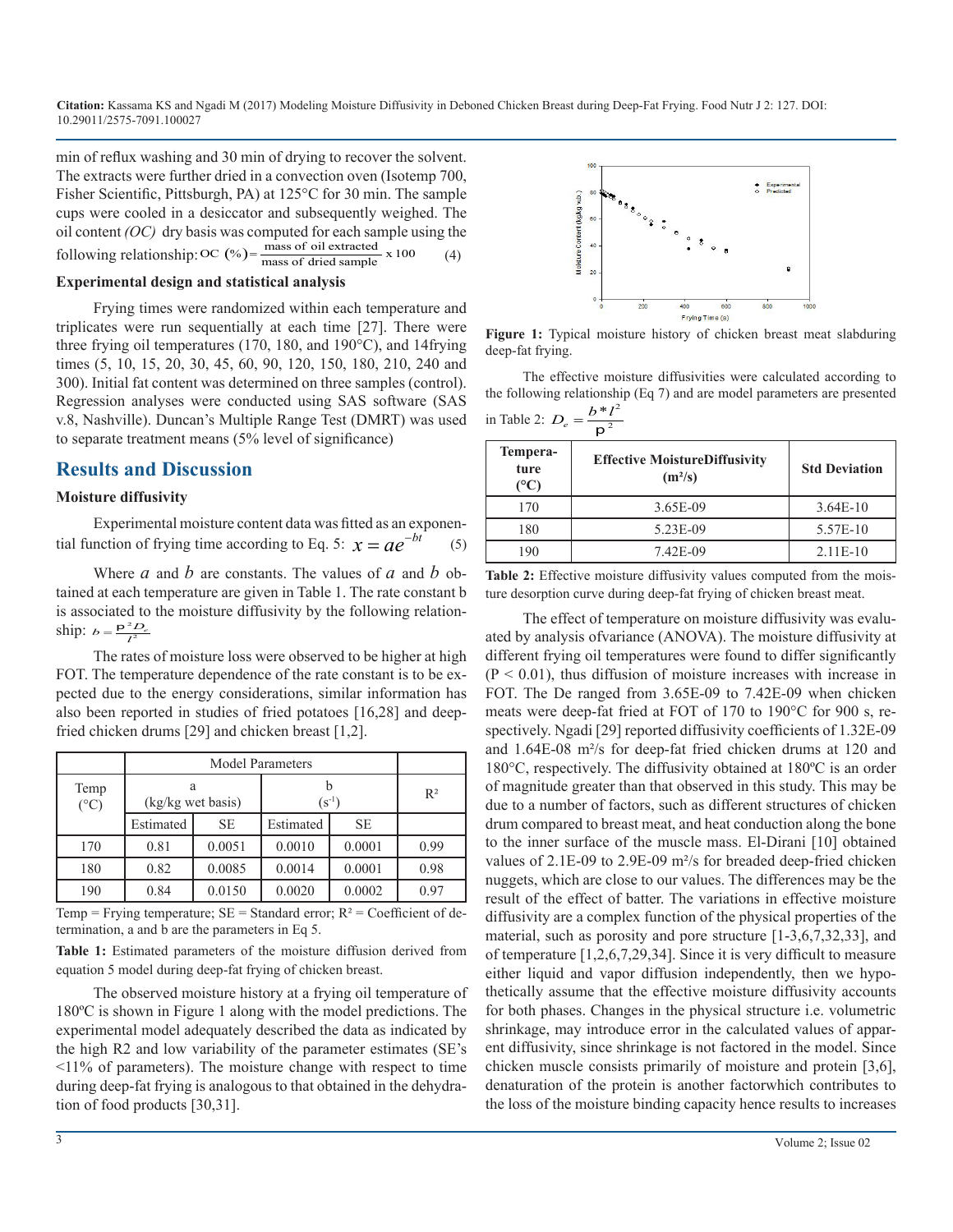in moisture diffusion especially at higher temperatures. The rapid increase in moisture loss from the denatured muscle as a result of FOT may have contributed to shrinkage, increased porosity and thus increased moisture diffusivity [3,7,29,33,35]. Another factor could be the loss of structural integrity of muscle myofibrils at temperatures above 97°C, hence at higher FOT would increase the rate of heat transfer thus may increase its rate deterioration.

The dependence of the effective moisture diffusion coefficient on temperature was assumed to follow the Arrhenius type model (Eq 8):  $D_e = D e^{(-\frac{E_a}{RT})}$ 

Where  $D$  is the apparent diffusivity,  $E_a$  is the activation energy, *R* (8.314 J/K mol) is the universal gas constant, and temperature is absolute (K). The effective diffusivity is plotted against the inverse of temperature in Figure 2. The slope of the line is equals to the activation energy and the intercept is the apparent diffusivity. The ratio of the activation energy to the gas constant (R) is 7275 /°K, and the apparent moisture diffusivity as 5E-07 m²/s. The activation energy for effective moisture diffusivity was calculated to be 59.5 kJ/mol during DFF of chicken breast meat. Activation energies of 24 kJ/mol for DFF of chicken drums and 26 kJ/mol for deep-fried chicken nuggets were reported by El-Dirani [10], respectively. Motarjemi [36] reported activation energies ranging from 34 to 54 kJ/mol for moisture diffusion in mincemeat during oven frying. Low activation energy is an indication of greater ease of moisture transfer and is therefore dependent on the structure of the material and FOT.



**Figure 2:** The effective moisture diffusivity of obtained from the moisture profile during deep-fat frying of chicken meat.

#### **Fat uptake**

The rate of oil uptake was computed from the following kinetics equation (Eq 9):  $C = C_0 \left[ 1 - \exp(-k_c t) \right]$ 

Where,  $k$  is the rate constant, C is the oil uptake and  $C<sub>o</sub>$  is the initial oil uptake and t is the frying time (Sec). The results of the estimated kinetic parameters were estimated by non-linear regression and are shown in Table 3. The rate of oil uptake was observed to increase with increase frying temperature [1,2,15,37,38,39]. Frying oil temperature significantly  $(P<0.05)$  affected the rate of oil absorption. The rate constants for oil uptake were 0.0025, 0.0046, and 0.0091 % oil uptake per second at frying temperatures of 170, 180, and 190°C, respectively.

|                         | <b>Model Parameters</b>     |           |            |           |       |
|-------------------------|-----------------------------|-----------|------------|-----------|-------|
| Temp<br>$({}^{\circ}C)$ | k % Oil Uptake<br>Dry basis |           | $(S^{-1})$ |           | $R^2$ |
|                         | Estimated                   | <b>SE</b> | Estimated  | <b>SE</b> |       |
| 170                     | 8.13                        | 1.90      | 0.0025     | 0.001     | 0.88  |
| 180                     | 10.85                       | 1.34      | 0.0046     | 0.0014    | 0.92  |
| 190                     | 9.99                        | 0.62      | 0.0091     | 0.0019    | 0.94  |

**Table 3:** The rate constants derived for oil uptake profile at different temperatures during deep-fat frying of chicken breast meat slab.

The rate of oil absorption increases with increase in FOT. Figure 3 shows a typical experimental and predicted oil uptake history for samples fried for 180°C. The mathematical model seems to be well fitted to the experimental data as shown by the low standard errors.



**Figure 3:** Observed and predicted oil uptake at frying temperature (180°C) during deep-fat frying of chicken breast meat.

The effective oil diffusivities were computed based on Eq.7 and are shown in Table 4. The effect of frying oil temperature is significant  $(P<0.01)$  on oil diffusing into the chicken meat during deep-fat frying. The fact that moisture loss and oil uptake are positively correlated, it is an indication that oil diffusivity in chicken may be dependent on moisture diffusivity. The diffusion of oil during deep-fat frying is also dependent of the formation of capillary pores, which occurs as a result of moisture diffusion. The effective oil diffusivity is almost an order of magnitude greater than that of moisture diffusivity computed from the experimental data.This may be due to the fact that the moisture diffusivity involves twophases (liquid and vapor), most of the moisture movement being due to diffusion of the vapor phase.

| Temperature $(^{\circ}C)$ | Effective Oil Dif-<br>fusivity $(m^2/s)$ | StdDeviation |  |
|---------------------------|------------------------------------------|--------------|--|
| 170                       | 9.12E-09                                 | 1.70E-10     |  |
| 180                       | 1.68E-08                                 | 1.30E-09     |  |
| 190                       | 3.32E-08                                 | 2.3E-09      |  |

**Table 4:** The effective oil diffusivity values computed form the oil absorption curve during deep-fat frying of chicken breast meat.

The apparent oil diffusivity was determined from the graph (Figure 4). The parameters were estimated using Eq. 8. The appar-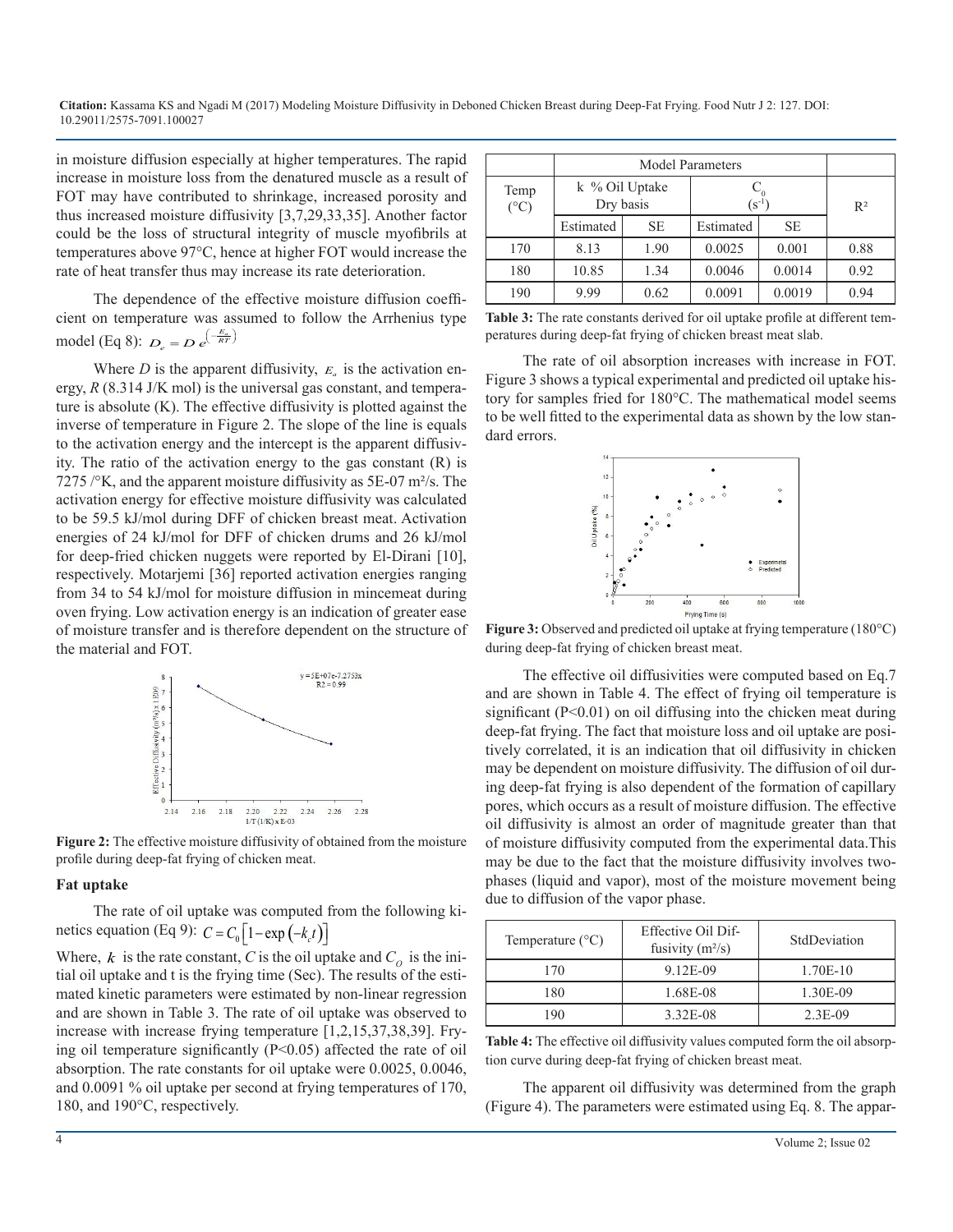ent oil diffusivity was 7.0E-12 m²/s and the activation energy for oil absorption in chicken meat was found to be 107 kJ/mol.



**Figure 4:** The effective oil diffusivity curve obtained at different frying temperatures during deep-fat frying.

Moisture loss and oil uptake were found to be positively correlated through the first 360 to 420 s. Comparison of predicted oil uptake values using Eq.9 and the experimental values are shown in Table 5. Values predicted by the model were smaller (15 and 40%) than the actual experimental values for the FOT 180, and 190°C respectively. This discrepancy may have been due to the change in physical properties as a result of shrinkage. The effect of the erratic nature of oil uptake after 300 s of frying shown in Figure 3 may have induced some errors estimated by the model.

|                    | Oil Uptake       |                     |  |
|--------------------|------------------|---------------------|--|
| <b>Temperature</b> | <b>Predicted</b> | <b>Experimental</b> |  |
| $170^{\circ}$ C    | 4.66             | 4.28                |  |
| $180^{\circ}$ C    | 7.06             | 8.14                |  |
| $190^{\circ}$ C    | 9.34             | 10.04               |  |

Table 5: Comparison of predicted and observed oil uptake after 300 s frying at different FOT.

The relationship between moisture loss and oil uptake was positively correlated for up to about 360 s frying time. Therefore, [it is possible to predict oil uptake from moisture loss using mois](http://www.sciencedirect.com/science/article/pii/S026087740400161X)ture diffusivity. Both parameters may be dependent on the physical properties of the food product being fried [1,2]. Pore formation [due to moisture loss was elucidated by the capillary theory of dry](http://www.tandfonline.com/doi/abs/10.1081/DRT-200054239?journalCode=ldrt20)ing [3,6,40]. The creation of capillary pathways enables oil uptake to occur [6,3,41]. However, it is apparent that increases in moisture [diffusivity and pore formation will likely increase the rate of oil](https://books.google.co.in/books?id=rxgx93JLYOwC)  uptake.

# **Conclusions**

Moisture loss and oil uptake are mass transfer phenomena that occur during deep-fat frying and are described by an empirical first order kinetic model. Based on the regression models, the effective moisture diffusivity was found to vary from 3.65E-09 to 7.42E-09 while the oil diffusivity ranged from 9.12E-09 to 3.32E-[08 m²/s at temperatures ranging from 170 to 190°C, respectively,](http://onlinelibrary.wiley.com/doi/10.1111/j.1745-4530.1997.tb00408.x/abstract)  during deep fat frying of chicken breast meat slab for 900 s. The activation energy was calculated to be 59.5 and 107 kJ/mol for moisture and oil diffusion, respectively. Frying temperatures significantly ( $P < 0.01$ ) affect moisture and oil diffusivity. The intensity of moisture loss and oil uptake increases with frying oil temperature. Better prediction of oil uptake was given during the first 300 s of frying. Change in the physical properties of the food product during deep-fat frying may have influenced the mass transport particularly after 300 s of deep-fat frying.

#### **Acknowledgement**

The authors acknowledge the Natural Sciences and Engineering Research Council of Canada (NSERC), and the Alabama Agricultural & Mechanical University Experimental Station, Normal, Alabama for providing financial assistance to support this research project.

### **References**

- 1. [Kassama, LS, Ngadi MO \(2016a\) Relationship between Oil Uptake](https://www.scirp.org/journal/PaperInformation.aspx?PaperID=69979)  [and Moisture Loss during Deep Fat Frying Of Chicken Breast Meat.](https://www.scirp.org/journal/PaperInformation.aspx?PaperID=69979)  [Advances in Chemical Engineering and Science 6: 324-334.](https://www.scirp.org/journal/PaperInformation.aspx?PaperID=69979)
- 2. [Kassama, LS, Ngadi MO \(2016b\) Shrinkage and Density Change of](http://www.scirp.org/JOURNAL/PaperInformation.aspx?PaperID=70218)  [Chicken Meat during Deep-fat Frying. Food and Nutrition Sciences 7:](http://www.scirp.org/JOURNAL/PaperInformation.aspx?PaperID=70218)  [895-905.](http://www.scirp.org/JOURNAL/PaperInformation.aspx?PaperID=70218)
- 3. [Kassama, LS, Ngadi MO \(2004\) Pore development in chicken meat](http://www.sciencedirect.com/science/article/pii/S002364380400088X)  [during deep-fat frying. Lebensmittel-Wissenschaft und-Technologie](http://www.sciencedirect.com/science/article/pii/S002364380400088X)  [37: 841-847.](http://www.sciencedirect.com/science/article/pii/S002364380400088X)
- 4. [Weber N \(1997\) Deep Frying. Chemistry, Nutrition, and Practical Ap](http://www.sciencedirect.com/science/article/pii/S002364380400088X)[plications. Edited by Perkins EG, Erickson MD and 357 pages, numer](http://www.sciencedirect.com/science/article/pii/S002364380400088X)[ous figures and tables. AOCS Press, Champaign, Illinois 41 : 247.](http://www.sciencedirect.com/science/article/pii/S002364380400088X)
- 5. [Pambou-tobiv N, Arab-Tehrany E, Niamayoua RK, Linder M \(2016\)](https://link.springer.com/article/10.1007/s13197-015-2021-y)  [RSM applied for optimization of deep-fat fried ripe plantain slices and](https://link.springer.com/article/10.1007/s13197-015-2021-y)  [study of oxidation kinetics of oil by DSC and polar methods. Journal](https://link.springer.com/article/10.1007/s13197-015-2021-y)  [Food Sci Technol 53: 269-280.](https://link.springer.com/article/10.1007/s13197-015-2021-y)
- 6. [Kassama LS, Ngadi MO \(2005a\) Pore structure characterization of](http://www.sciencedirect.com/science/article/pii/S026087740400161X)  deep-fat fried chicken meat. Journal of Food Engineering 66: 369- [375.](http://www.sciencedirect.com/science/article/pii/S026087740400161X)
- 7. [Kassama LS, Ngadi MO \(2005b\) Pore development and moisture](http://www.tandfonline.com/doi/abs/10.1081/DRT-200054239?journalCode=ldrt20)  transfer in chicken meat during deep-fat frying. Drying Technology 23: [907-923.](http://www.tandfonline.com/doi/abs/10.1081/DRT-200054239?journalCode=ldrt20)
- 8. [Moreira RG, Castell-Perez ME, Barrufet MA \(1999\) Deep-Fat Frying:](https://books.google.co.in/books?id=rxgx93JLYOwC) Fundamentals and Applications. Food Science & Nutrition, MD: Aspen [Publishers Inc.](https://books.google.co.in/books?id=rxgx93JLYOwC)
- 9. Mittelman N, Mizrahi SH, Berk Z (1982) Heats and Mass Transfer in Frying. In: (ed.). McKenna BM Engineering and Food. Elsevier Applied Science Ltd, UK. Pg: 109-116.
- 10. El-Dirani K (2002) Textural and mass transfer characteristics of chicken nuggets during cooking. M.Sc thesis, McGill University, Montreal, Canada.
- 11. [Balasurbramaniam VM, Chinnan MS, Mallikararjunan P, Phillips RD](http://onlinelibrary.wiley.com/doi/10.1111/j.1745-4530.1997.tb00408.x/abstract)  (1997) The effect of edible film on oil uptake and moisture retention of [a deep-fat fried poultry product. Journal of Food Engineering 20: 17-29](http://onlinelibrary.wiley.com/doi/10.1111/j.1745-4530.1997.tb00408.x/abstract).